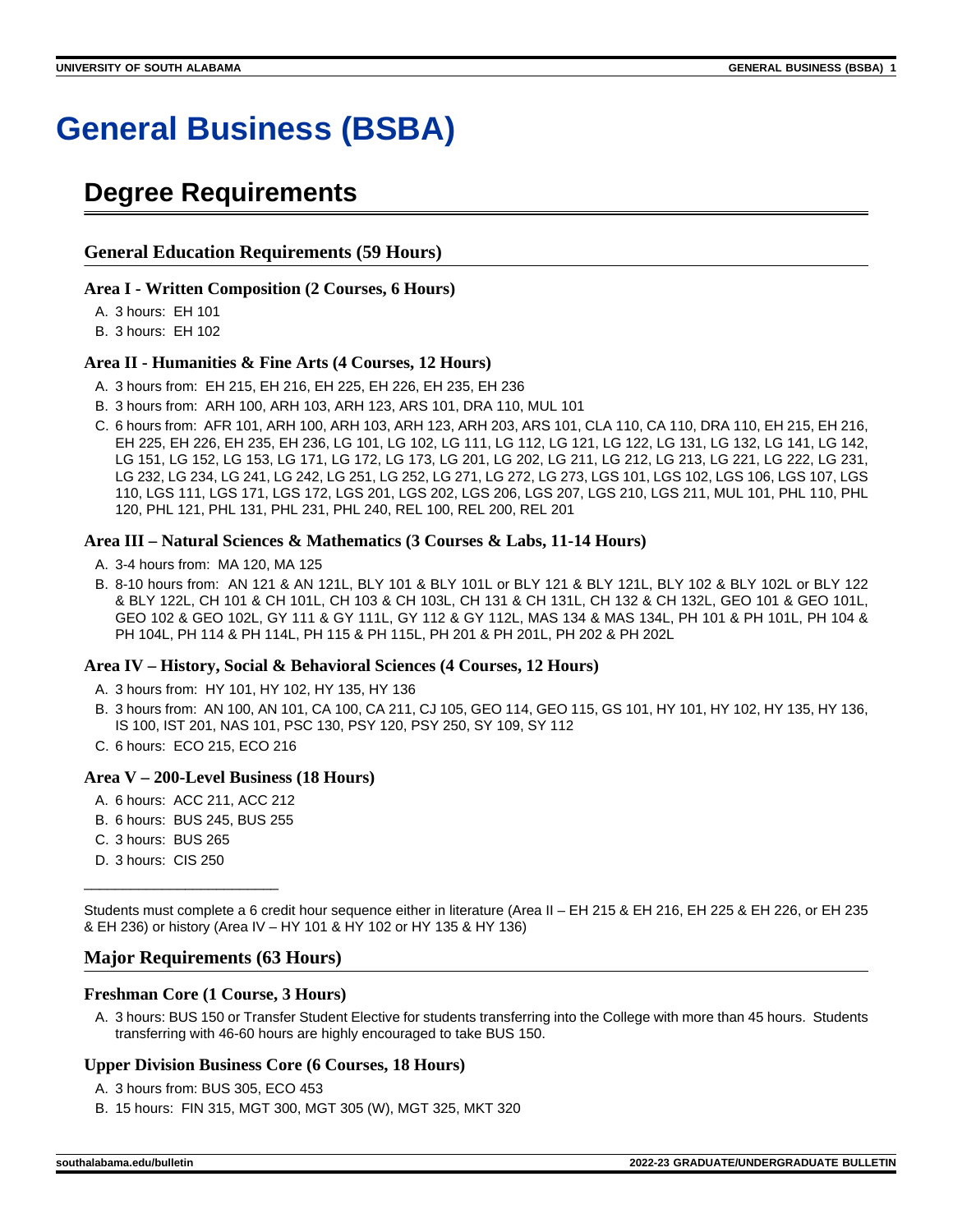#### **Experiential Learning\*\*\* (2-4 Courses, 6 Hours)**

- A. 3 hours from: BUS 101, BUS 201, BUS 301, BUS 302
- B. 3 hours from: ACC 496, ECO 496, FIN 496, MGT 496, MKT 496

#### **General Business Major Courses (9 Courses, 27 Hours)**

- A. 18 hours: MGT 340 (W), MGT 351, MKT 385, FIN 343, ECO 318, ACC 380
- B. 9 hours from: ECO 330, FIN 300, FIN 344, MGT 311, MGT 390, MGT 441, MKT 350, MKT 380, ACC 331

#### **Business Electives (2 Courses, 6 Hours)**

A. 6 hours from: 300-494 Electives from ACC, ECO, FIN, MGT, MKT

#### **Business Policy Capstone (2 Courses, 3 Hours)**

A. 3 hours: MGT 485 (W), MGT 486

#### **Minor Requirements (0 Or 18-24 Hours)**

A minor is not required for this degree program

#### **Notes:**

\*Course substitutions are possible with approval of the student's advisor or the Dean.

\*\*Transfer credits for General Business Major Courses will only be accepted from AACSB-accredited institutions.

\*\*\*Only 1 internship may be counted toward a business degree. Internship courses may only be used to fulfill the Experiential Learning requirement and may not be used as business electives or to fulfill any other degree requirements.

#### **Additional Information**

## **Graduation Plan**

#### **Management (BSBA): General Business (122 Total Hours)**

#### **First Year - Fall Semester**

| <b>Course Description</b>    | <b>Hours</b>  |
|------------------------------|---------------|
| <b>English Composition I</b> | 3             |
| Introduction to Business     | 3             |
| Calculus                     | 3 or 4        |
| **Area II                    | 3             |
| **Area IV                    | 3             |
| Professional Experience I    | 1             |
|                              |               |
| <b>Total Hours</b>           | $16$ or<br>17 |
|                              |               |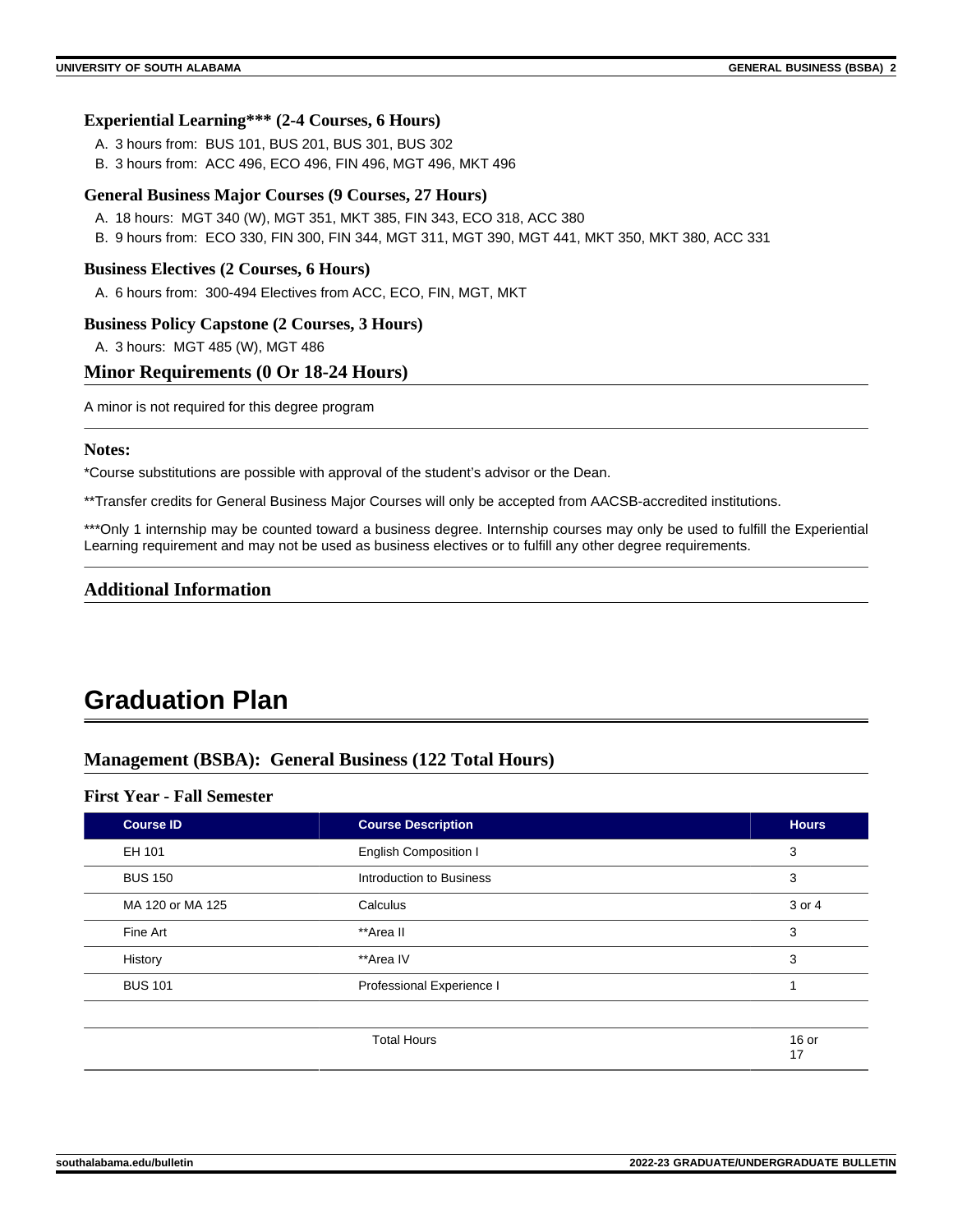### **First Year - Spring Semester**

| <b>Course ID</b>       | <b>Course Description</b>             | <b>Hours</b> |
|------------------------|---------------------------------------|--------------|
| EH 102                 | <b>English Composition II</b>         | 3            |
| ECO 215                | Principles of Microeconomics          | 3            |
| <b>CIS 250</b>         | <b>Advanced Computer Applications</b> |              |
| Humanities or Fine Art | **Area II                             | 3            |
| Natural Science + Lab  | **Area III                            | 4            |
|                        |                                       |              |
|                        |                                       |              |
|                        | <b>Total Hours</b>                    | 16           |

#### **Second Year - Fall Semester**

| <b>Course ID</b>      | <b>Course Description</b>                       | <b>Hours</b> |
|-----------------------|-------------------------------------------------|--------------|
| ACC 211               | Principles of Accounting I/Financial Accounting | 3            |
| <b>BUS 245</b>        | Data Analytics I                                | 3            |
| ECO 216               | Principles of Macroeconomics                    | 3            |
| Literature            | **Area II                                       | 3            |
| Natural Science + Lab | **Area III                                      | 4            |
|                       |                                                 |              |
|                       |                                                 |              |
|                       | <b>Total Hours</b>                              | 16           |

## **Second Year - Spring Semester**

| <b>Course ID</b>              | <b>Course Description</b>                         | <b>Hours</b> |
|-------------------------------|---------------------------------------------------|--------------|
| <b>ACC 212</b>                | Principles of Accounting II/Managerial Accounting | 3            |
| <b>BUS 255</b>                | Data Analytics II                                 | 3            |
| <b>BUS 265</b>                | Legal Environment of Business I                   | 3            |
| <b>BUS 201</b>                | Professional Experience II                        |              |
| 2nd literature or 2nd History | ***Area II or IV                                  | 3            |
| <b>MGT 300</b>                | Principles of Management                          | 3            |
|                               |                                                   |              |
|                               | <b>Total Hours</b>                                | 16           |

#### **Third Year - Fall Semester**

| <b>Course ID</b>   | <b>Course Description</b>          | <b>Hours</b> |
|--------------------|------------------------------------|--------------|
| BUS 305 or ECO 453 | Data Analytics III or Econometrics |              |
| MGT 305            | Organizational Communication       | 3            |
| MGT 325            | <b>Operations Management</b>       | 3            |
| MKT 320            | <b>Principles of Marketing</b>     |              |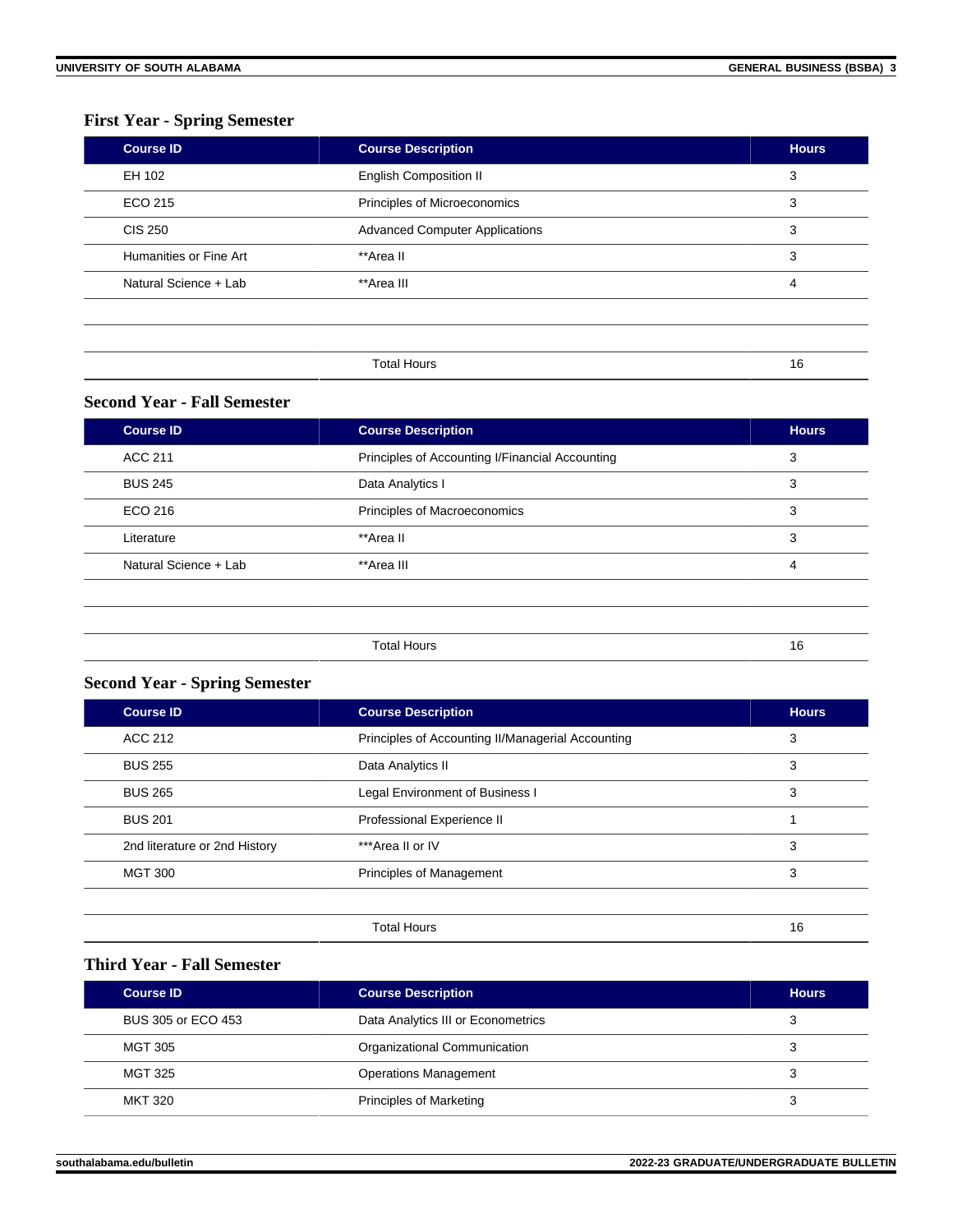#### **UNIVERSITY OF SOUTH ALABAMA GENERAL BUSINESS (BSBA) 4**

| <b>FIN 315</b> | Principles of Finance | ാ<br>w |
|----------------|-----------------------|--------|
|                |                       |        |
|                |                       |        |
|                | <b>Total Hours</b>    | 15     |

## **Third Year - Spring Semester**

| <b>Course ID</b>                             | <b>Course Description</b>                                                             | <b>Hours</b> |
|----------------------------------------------|---------------------------------------------------------------------------------------|--------------|
| ACC 380                                      | <b>Cost Accounting for Managers</b>                                                   | 3            |
| <b>MGT 340</b>                               | Organizational Communication                                                          | 3            |
| ECO 318                                      | <b>Managerial Economics</b>                                                           | 3            |
| <b>General Business Major</b><br>Elective #1 | ECO 330, FIN 300, FIN 344, MGT 311, MGT 390, MGT 441,<br>MKT 350, MKT 380, or ACC 331 | 3            |
| <b>MGT 351</b>                               | Human Resource Management                                                             | 3            |
| <b>BUS 301</b>                               | Professional Experience III                                                           |              |
|                                              |                                                                                       |              |
|                                              | <b>Total Hours</b>                                                                    | 16           |

### **Fourth Year - Fall Semester**

| <b>Course ID</b>            | <b>Course Description</b>                                                                                      | <b>Hours</b> |
|-----------------------------|----------------------------------------------------------------------------------------------------------------|--------------|
| <b>MKT 385</b>              | Services Marketing                                                                                             | 3            |
| General Business Major #2   | ECO 330, FIN 300, FIN 344, MGT 311, MGT 390, MGT 441,<br>MKT 350, MKT 380, or ACC 331                          | 3            |
| FIN 343                     | Money Markets and Financial Institutions                                                                       | 3            |
| <b>Business Elective #1</b> | Anything in MCOB at the 300 or 400 level not used to fulfill<br>another requirement except internship courses. | 3            |
| <b>MGT 496</b>              | Internship (may be MKT, ACC, FIN, or ECO 496)                                                                  | 3            |
|                             | <b>Total Hours</b>                                                                                             | 15           |

## **Fourth Year - Spring Semester**

| <b>Course ID</b>                             | <b>Course Description</b>                                                                                      | <b>Hours</b> |
|----------------------------------------------|----------------------------------------------------------------------------------------------------------------|--------------|
| <b>General Business Major</b><br>Elective #3 | ECO 330, FIN 300, FIN 344, MGT 311, MGT 390, MGT 441,<br>MKT 350, MKT 380, or ACC 331                          | 3            |
| <b>MGT 492</b>                               | Management Analysis & Consulting                                                                               | 3            |
| Business Elective #2                         | Anything in MCOB at the 300 or 400 level not used to fulfill<br>another requirement except internship courses. | 3            |
| MGT 485*****                                 | <b>Business Policy in Global Environment</b>                                                                   | 3            |
| MGT 486*****                                 | Undergraduate Comp Exam                                                                                        | 0            |
|                                              |                                                                                                                |              |
|                                              | <b>Total Hours</b>                                                                                             | 12           |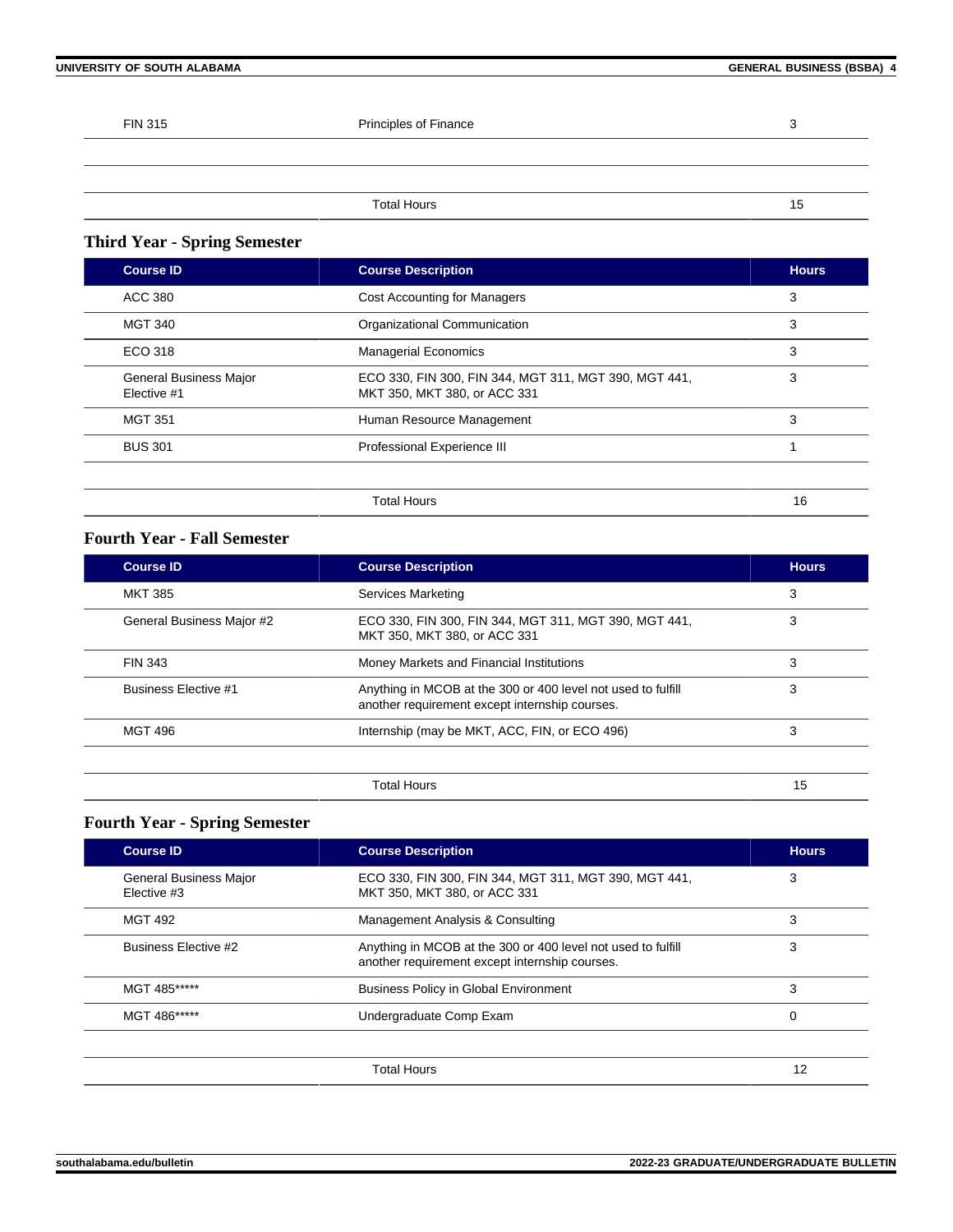| <b>Notes</b> |  |
|--------------|--|
|              |  |
|              |  |

\*Recommended Course

\*\*See Degree Requirements for options

\*\*\*All students must complete either a literature or a history sequence

\*\*\*\*If opted for Literature sequence, need Area IV; if opted for History sequence, need Area II

\*\*\*\*\*MGT 485/MGT 486 only offered online in summer; taken the last semester of graduation

## **Department Information**

| <b>Department of Management</b> | (251) 460-6411                                                                                          |
|---------------------------------|---------------------------------------------------------------------------------------------------------|
| Chair                           | William Gillis                                                                                          |
| <b>Professor Emeritus</b>       | Paul Pietri, Carl Moore, Robert Shearer, Donna Retzlaff-<br>Roberts.<br>Marjorie Icenogle, Ron Eastburn |
| Professors                      | Finney, Gillis, Maes, Mosley, Stefanone, Turnipseed,<br><b>Woodford</b>                                 |
| Associate Professor             | Weldy                                                                                                   |
| <b>Assistant Professors</b>     | Cole, Nelson, Smith, Wassenaar, Wu                                                                      |
| Instructor                      | Hunt, Smith D.                                                                                          |

[Department of Management website](https://www.southalabama.edu/colleges/mcob/management/index.html) <https://www.southalabama.edu/colleges/mcob/management/index.html>

"Management is doing things right; leadership is doing the right things." - Peter Drucker

#### **Discover Management**

A majority of our faculty has extensive practical experience in their fields. They've dealt first hand with the challenges businesses and corporations face, and have a passion for sharing their knowledge. They're committed to nurturing the professional development of students so they graduate with the skills, initiative, integrity and sense of teamwork required in the workplace.

The Department of Management has the following degree options: Entrepreneurship, General Management, and Human Resource Management. The department also manages the On-line General Business Major. Transfer credits for upper division major courses will only be accepted from AACSB accredited institutions.

#### **Entrepreneurship Concentration**

Entrepreneurship is the key to economic growth for the United States and the Central Gulf Coast region. The Entrepreneurship concentration is designed to create an "innovation" focused mindset that produces entrepreneurs and entrepreneurial leaders in ALL sectors of the society including: starting businesses, working in financing careers, innovative educators, franchise owners, corporate entrepreneurs, economic development officials and social entrepreneurs. The concentration allows students to choose a combination of courses that best match their interests and entrepreneurial opportunities.

#### **General Management Concentration**

The General Management concentration offers courses designed to give students a solid foundation in the field of Management and enable them to become effective managers, problem-solvers, and decision-makers in the world of business, industry, and government. Emphasis is placed upon problem solving, and managerial decision-making. The thrust of the curriculum is to give students insight into the means for improving the productivity and efficiency of modern organizations.